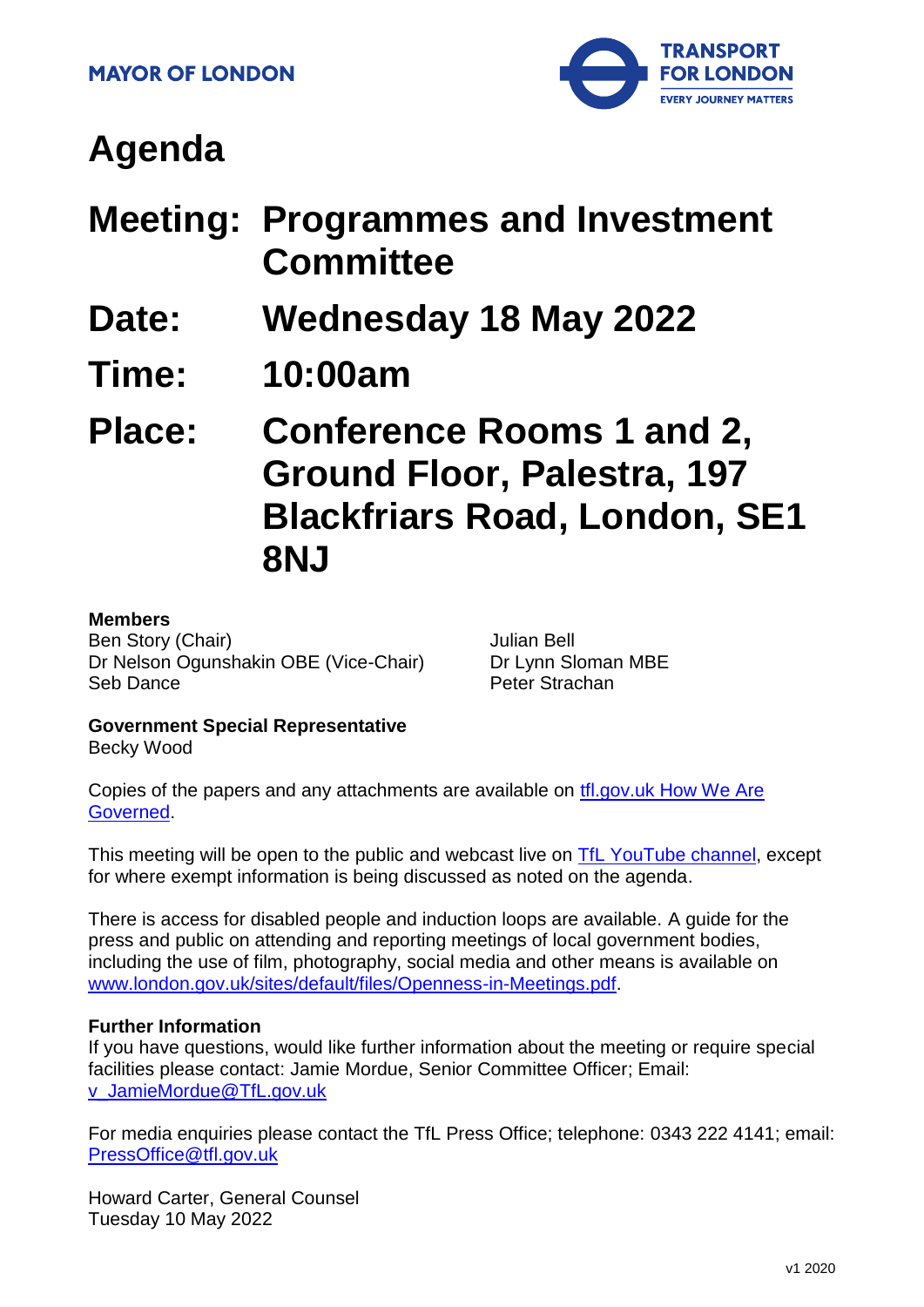## **Agenda Programmes and Investment Committee Wednesday 18 May 2022**

## **1 Apologies for Absence and Chair's Announcements**

#### **2 Declarations of Interests**

General Counsel

**Members are reminded that any interests in a matter under discussion must be declared at the start of the meeting, or at the commencement of the item of business.**

**Members must not take part in any discussion or decision on such a matter and, depending on the nature of the interest, may be asked to leave the room during the discussion.**

**3 Minutes of the Meeting of the Committee held on 2 March 2022** (Pages 1 - 14)

General Counsel

**The Committee is asked to approve the minutes of the meeting of the Committee held on 2 March 2022 and authorise the Chair to sign them.**

#### **4 Matters Arising and Actions List** (Pages 15 - 20)

General Counsel

**The Committee is asked to note the updated actions list.**

#### **5 Use of Delegated Authority** (Pages 21 - 26)

General Counsel

**The Committee is asked to note the paper.**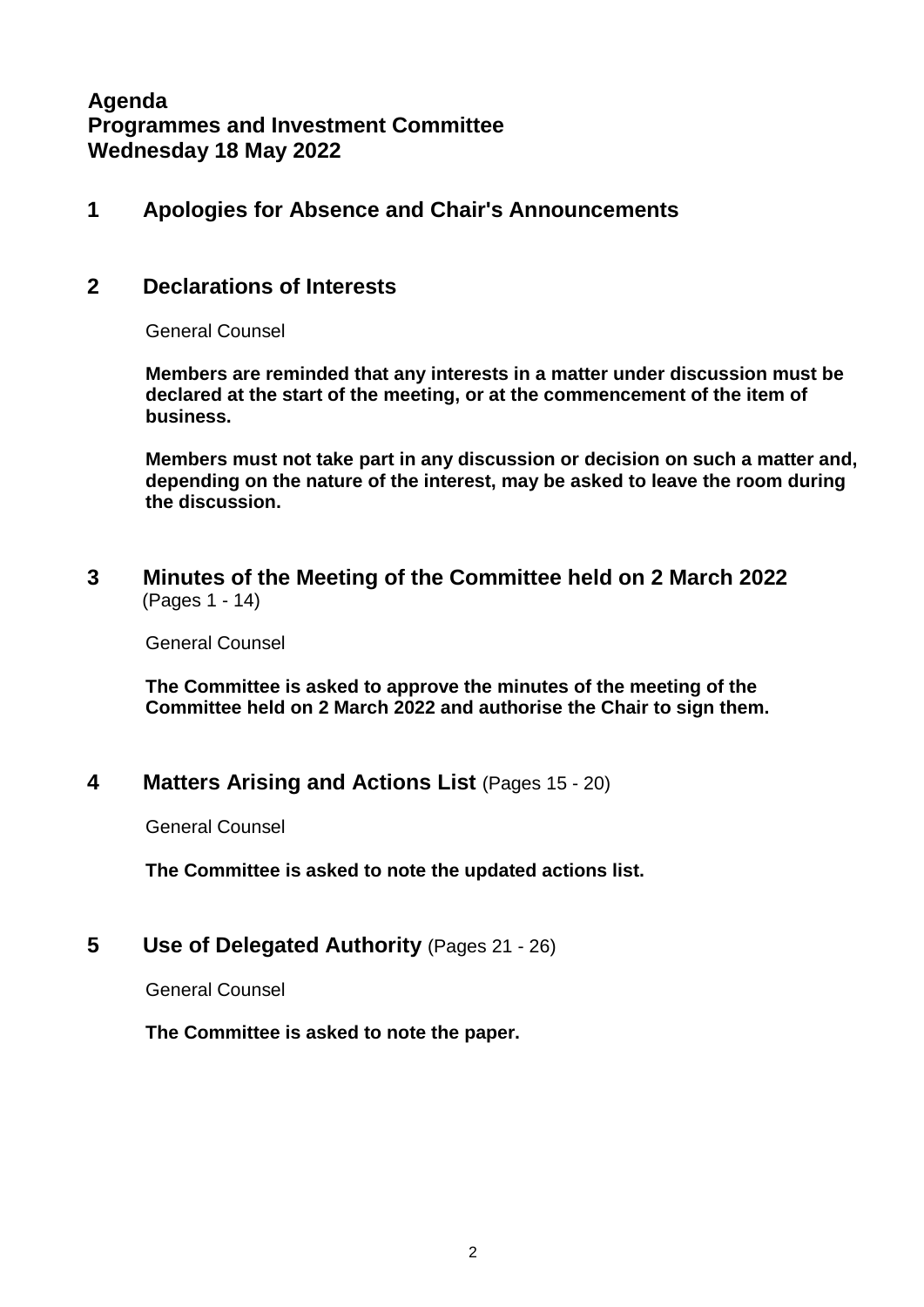#### **6 Independent Investment Programme Advisory Group Quarterly Report** (Pages 27 - 32)

General Counsel

**The Committee is asked to note the Independent Investment Programme Advisory Group's quarterly report, the management response and the exempt supplementary information on Part 2 of the agenda.**

## **7 TfL Project Assurance Update** (Pages 33 - 36)

General Counsel

**The Committee is asked to note the paper and the exempt supplementary information on Part 2 of the agenda.**

#### **8 London Underground Technology Programme** (Pages 37 - 56)

Director Investment Delivery Planning

**The Committee is asked to note the paper and approve additional Programme and Project Authority.**

#### **9 Surface Transport Asset Renewals Programme** (Pages 57 - 84)

Director Investment Delivery Planning

**The Committee is asked to note the paper and agree that the current Programme and Project Authority will apply through to the end of 2024/25.**

## **10 Capital Efficiencies Report** (Pages 85 - 102)

Chief Capital Officer

**The Committee is asked to note the paper and exempt supplementary information on Part 2 of the agenda.**

## **11 Members' Suggestions for Future Discussion Items** (Pages 103 - 106)